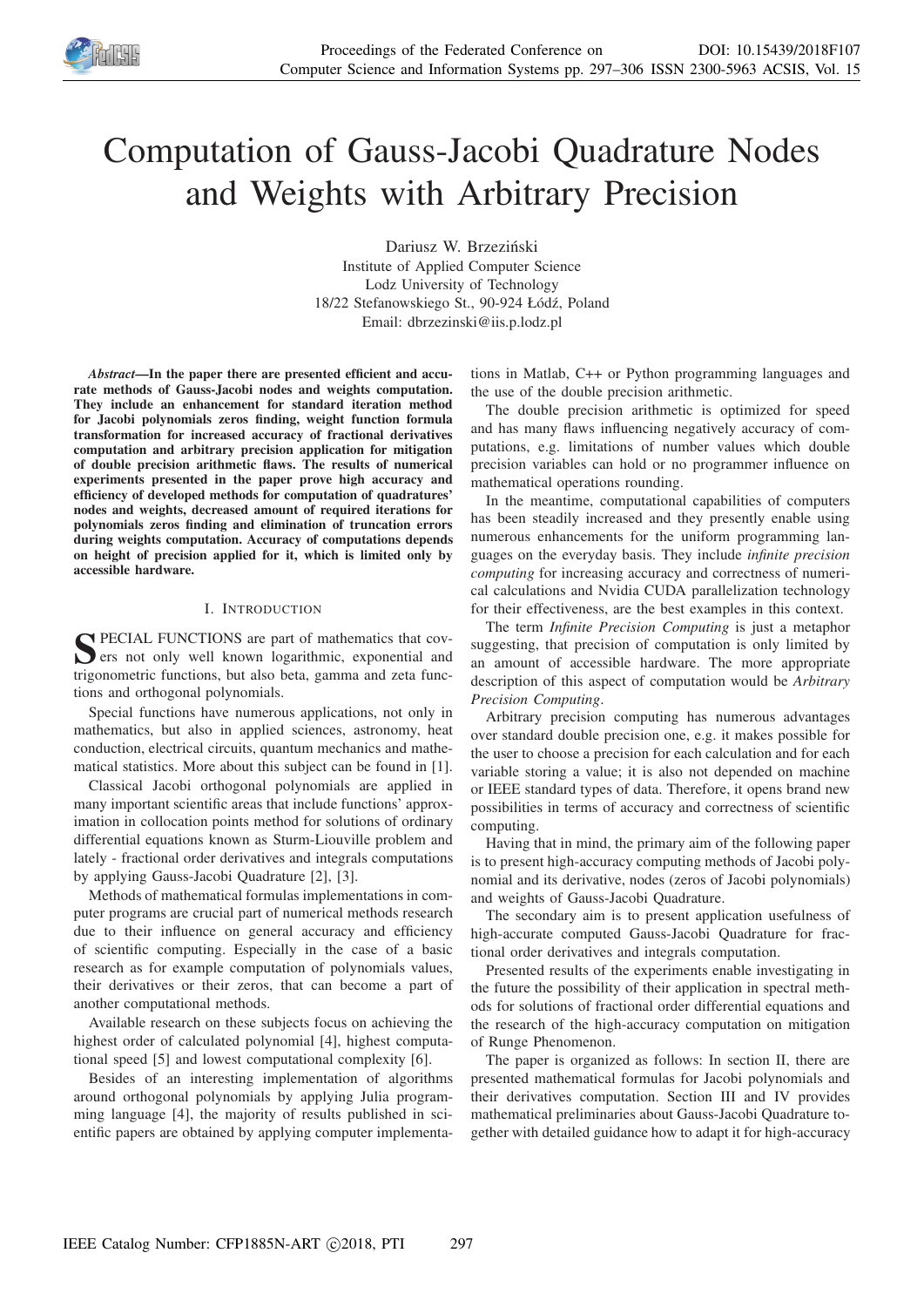fractional derivatives and integrals computation. Section VI describes standard methods for zeros of Jacobi polynomials finding (nodes of quadrature) and their enhancements for increasing computational accuracy and efficiency. Next section VII expands the information on methods of Gauss-Jacobi Quadrature weights computation with details on their enhancements. Both sections include numerous test plots and some preliminary results. Last section VIII presents practical testbed for developed methods in terms of accuracy and

> $P_n^{(\alpha,\beta)}$  $f(x) = \frac{(-1)^n}{2}$  $(1 - x)$  $-\alpha$  $(1 + x)$  $-\beta$  d n  $dx^n$ h  $(1 - x)$  $n+\alpha$  $(1 + x)$  $n+\beta$ i

Jacobi polynomials are orthogonal with respect to the weight function

$$
w(x) = (1 - x)^{\alpha} (1 + x)^{\beta}
$$
 (2)

only for

$$
\alpha,\beta>-1,\ -1
$$

and particularly

- 1) For  $\alpha = \beta = 0$  we obtain ultraspherical Jacobi polynomials - Legendre polynomials,
- 2) For  $\alpha = \beta = \frac{1}{2}$  we obtain ultraspherical Jacobi polynomials - Chebyshev polynomials of second kind,
- 3) For  $\alpha = \beta = -\frac{1}{2}$  we obtain ultraspherical Jacobi polynomials - Chebyshev polynomials of first kind,
- 4) For  $\alpha = \beta$  we obtain Gegenbauer polynomial.

Jacobi polynomials  $P^{(\alpha,\beta)}(x)$  of order  $n P^{(\alpha,\beta)}_n(x)$  can be calculated by applying explicit form of the Rodriguez formula [9]

$$
P_n^{(\alpha,\beta)}(x) = 2^{-n} \sum_{k=0}^n {n+\alpha \choose k} {n+\beta \choose n-k} (x-1)^{n-k} (x+1)^k,
$$
\n(3)

wherein

$$
P_0^{(\alpha,\beta)}(x) = 1, P_1^{(\alpha,\beta)}(x) = \frac{1}{2} (\alpha + \beta + 2) x \frac{1}{2} (\alpha - \beta).
$$

The derivative of Jacobi polynomial  $P_n^{\prime(\alpha,\beta)}(x)$  of order  $n P_n^{\prime(\alpha,\beta)}(x)$  can be calculated by applying the following formula

$$
\frac{d}{dx}\left[P_n^{(\alpha,\beta)}(x)\right] = \frac{1}{2}\left(n+\alpha+\beta+1\right)P_{n-1}^{(\alpha+1,\beta+1)}.\tag{4}
$$

However, application of formula (3) for computations is impractical. We can replace it by three-term recurrent formula (6) for this purpose resulting from theorem 1.1.1 published in [9].

According to it, more practical formula for Jacobi polynomial computation  $P_n^{(\alpha,\beta)}(x)$ ,  $n = 0, 1, 2, 3, \dots$  is

$$
P_n^{(\alpha,\beta)}(x) = \sum_{i=0}^n \frac{(-1)^{n-i} (1+\beta)_i (1+\alpha+\beta)_{n+i}}{m! (n-i)! (1+\beta)_i (1+\beta+\alpha)_n} \left(\frac{x+1}{2}\right)^i,
$$
(5)

efficiency for fractional derivatives of two example functions computation. The paper ends with usual conclusions and future research.

# II. JACOBI POLYNOMIAL AND ITS DERIVATIVE **COMPUTATION**

Jacobi orthogonal polynomials have two parameters usually denoted as  $\alpha$  and  $\beta$  [7] and can be computed by applying Rodrigues' formula [8]

$$
f^{(x,\beta)}(x) = \frac{(-1)^n}{2n \cdot n!} (1-x)^{-\alpha} (1+x)^{-\beta} \frac{d^n}{dx^n} \left[ (1-x)^{n+\alpha} (1+x)^{n+\beta} \right].
$$
 (1)

where  $(\alpha)_i = \alpha (\alpha + 1) \cdots (\alpha + i - 1)$ ,  $\alpha_0 = 1$ .

From  $(5)$  the following computational three-term recurrence formula can be then derived

$$
P_0^{(\alpha,\beta)}(x) = 1,
$$
\n
$$
P_1^{(\alpha,\beta)}(x) = \frac{1}{2} [(\alpha - \beta) + (\alpha + \beta + 2)x],
$$
\n
$$
P_{n+1}^{(\alpha,\beta)}(x) = (\alpha_n x + \beta_n) P_n^{(\alpha,\beta)}(x) - \gamma_n P_{n-1}^{(\alpha,\beta)}(x),
$$
\n
$$
n = 1, 2, \cdots,
$$
\n(6)

where

$$
\alpha_n = \frac{(2n + \alpha + \beta + 1)(2n + \alpha + \beta + 2)}{2(n + 1)(n + \alpha + \beta + 1)},
$$
  
\n
$$
\beta_n = \frac{(2n + \alpha + \beta + 1)(\alpha^2 - \beta^2)}{2(n + 1)(n + \alpha + \beta + 1)(2n + \alpha + \beta)},
$$
  
\n
$$
\gamma_n = \frac{(n + \alpha)(n + \beta)(2n + \alpha + \beta + 2)}{(n + 1)(n + \alpha + \beta + 1)(2n + \alpha + \beta)}.
$$

Two example plots for Jacobi polynomial  $P_n^{(1.5,-0.5)}(x)$ and its derivative  $P_n'^{(1.5,-0.5)}(x)$ ,  $x \in \langle -1, 1 \rangle$  of order  $n =$  $1, 2, \ldots 5$  are presented in Figures 1 and 2.



Fig. 1. Graph of Jacobi polynomial  $P_n^{(1.5,-0.5)}(x)$ ,  $x \in \langle -1, 1 \rangle$  of order  $n = 1, 2, \ldots, 5$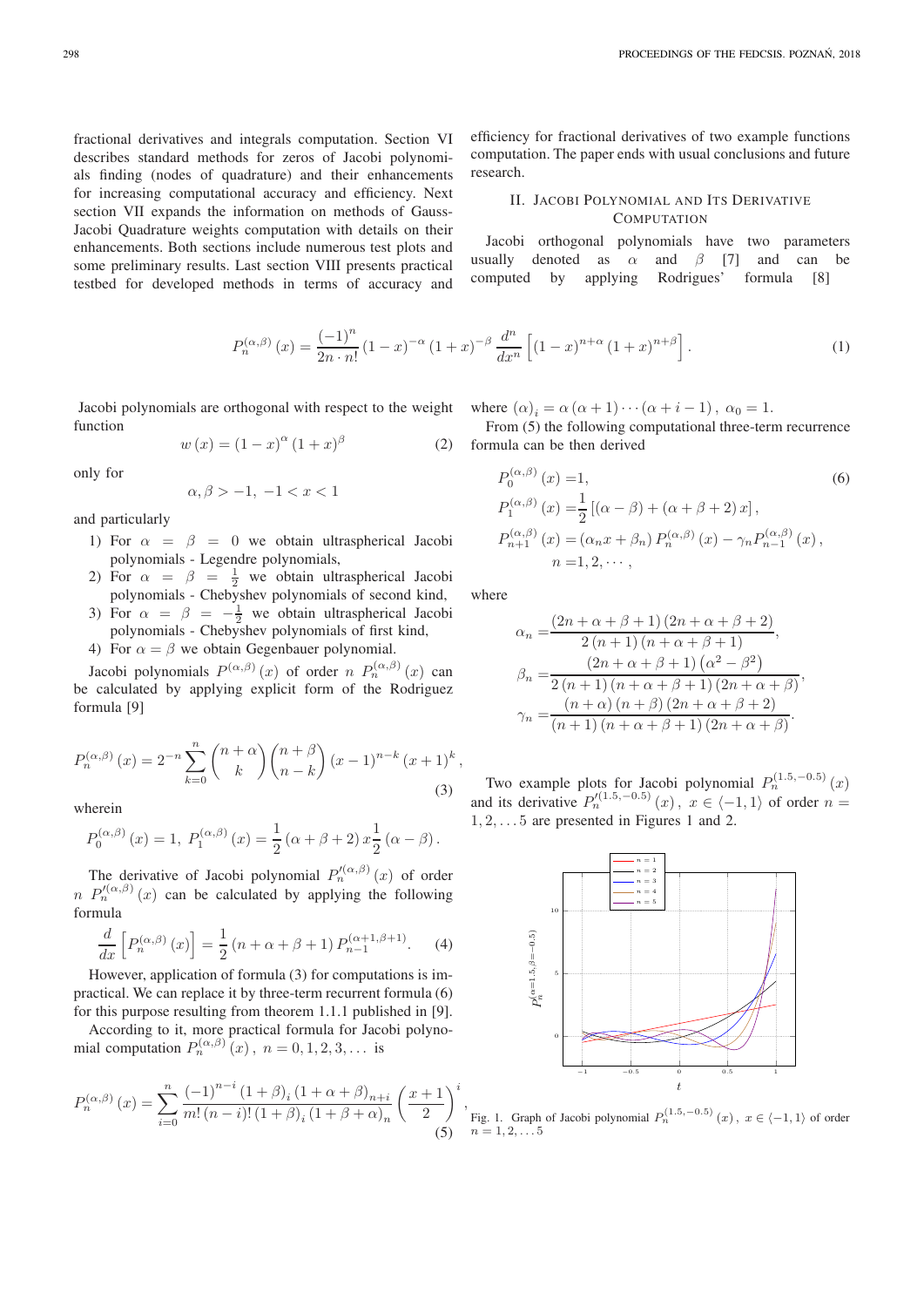

Fig. 2. Graph of Jacobi polynomial 1  $1^{st}$  derivative  $\frac{d}{dx}\left[P_n^{(1.5,-0.5)}(x)\right], x \in \langle -1, 1 \rangle$  of order  $n = 1, 2, \ldots 5$ .

#### III. GAUSS-JACOBI QUADRATURE

A weight function enabling elimination of problems with integration of functions with singularities at both ends of integration interval is so called *Jacobi weight* (2).

By using some of its properties, there can be increased the accuracy of numerical integration, e.g. for computation of derivatives and integrals of fractional orders. Detailed description will be presented in subsection of section IV.

Jacobi polynomials are orthogonal in respect to weight function  $(2)$ .

By applying Gauss-Jacobi Quadrature definition, formula for finite integral approximation assumes the following form

$$
\int_{-1}^{1} (1-x)^{\alpha} (1+x)^{\beta} \cdot f(x) dx \approx \sum_{k=1}^{n} w_k f(x_k), \quad (7)
$$

where the nodes of the quadrature  $x_k$  are the zeros of Jacobi polynomial  $P_n^{(\alpha,\beta)}(x_k)$  of order n.

The weights  $w_k$  can be computed by applying the following formula

$$
w_k = 2^{\alpha + \beta + 1} \frac{\Gamma(\alpha + n + 1) \Gamma(\beta + n + 1)}{n! \Gamma(\alpha + \beta + n + 1) (1 - x_k^2) \left[ P_n^{(\alpha, \beta)} x_k \right]^2},
$$
(8)

where  $P'_n$  $p'_n(x_k)$  is 1<sup>st</sup> derivative  $P_n^{(\alpha,\beta)'}(x_k)$  of Jacobi polynomial of order n and  $\Gamma$  (.) is Euler Gamma function.

# IV. FORMULAS FOR FRACTIONAL ORDER DERIVATIVES AND INTEGRALS APPROXIMATION

Fractional order derivatives and integrals can be approximated by applying numerous formulas representing various approaches to this problem [10]. The most popular are as follows.

Riemann-Liouville integral of fractional order  $\nu > 0$ 

$$
{}_{0}^{RL}\mathbf{I}_{t}^{(\nu)}f(t) = \frac{1}{\Gamma(\nu)} \int_{0}^{t} \frac{f(\tau)}{(t-\tau)^{1-\nu}} d\tau, \tag{9}
$$

Riemann-Liouville derivative of fractional order  $\nu > 0$ 

$$
{}_{0}^{RL}\mathbf{D}_{t}^{(\nu)}f\left(t\right) = \frac{d^{n}}{dt^{n}} \left[\frac{1}{\Gamma\left(n-\nu\right)} \int_{0}^{t} \frac{f\left(\tau\right)}{\left(t-\tau\right)^{\nu-n+1}} d\tau\right],\tag{10}
$$

Caputo derivative of fractional order  $\nu > 0$ 

$$
{}_{0}^{C}D_{t}^{(\nu)}f(t) = \frac{1}{\Gamma(n-\nu)} \int_{0}^{t} \frac{f^{(n)}(\tau)}{(t-\tau)^{\nu-n+1}} d\tau
$$
 (11)

with the following conditions:  $f(t) = 0$  for  $t \le 0$ ,  $f(0) =$  $0, f<sup>(1)</sup> = f<sup>(2)</sup> \dots f<sup>(n)</sup> = 0.$ 

The following formula presents the relationship between formula  $(10)$  and  $(11)$ 

$$
{}_{0}^{RL}D_{t}^{(\nu)}f(t) = {}_{0}^{C}D_{t}^{(\nu)}f(t) + \sum_{k=0}^{n-1} \frac{t^{k-\nu}}{\Gamma(k-\nu+1)} f^{(k)}(0).
$$
\n(12)

Inserting formula (11) to the right side of equation (12) enables derivation of an equivalent to (10) formula for Riemanna-Liouville'a derivative of fractional order

$$
{}_{0}^{RL}D_{t}^{(\nu)}f(t) = \sum_{k=0}^{n-1} \frac{t^{k-\nu} f^{(k)}(0)}{\Gamma(k-\nu+1)} + \frac{1}{\Gamma(n-\nu)} \int_{0}^{t} \frac{f^{(n)}(\tau)}{(t-\tau)^{\nu-n+1}} d\tau.
$$
 (13)

In formulas (9)-(13)  $\nu$  is a real number such as  $n - 1 <$  $\nu < n$ , *n* denotes an integer number  $n = \nu$ .

The practical application advantage of Caputo fractional derivative (11) over Riemann-Liouville fractional derivative (10) is, that the first one enable defining initial conditions in terms of classical, integer order derivatives [11]. Therefore, the Riemann-Liouville derivative definition is used more often in theoretical consideration, in which initial conditions must be defined in terms of fractional order integrals [12].

# V. APPROXIMATION OF FRACTIONAL ORDER DERIVATIVES AND INTEGRALS BY APPLYING GAUSS-JACOBI QUADRATURE

Using the weight function (2) and integration formula (7), we can "remove" the kernel of the integrand from the formula (9)

$$
{}_{0}^{RL}\mathbf{I}_{t}^{\left(\nu\right)}f\left(t\right)=\frac{1}{\Gamma\left(\nu\right)}\int_{0}^{t}\underbrace{\left(t-\tau\right)^{\nu-1}}_{\text{kernel}}\;f\left(\tau\right)d\tau,
$$

substituting  $\lambda = \nu - 1$ ,  $\beta = 0$ , we obtain

$$
\int_{-1}^{1} (1-t)^{\lambda} f(t) dt \approx \sum_{k=1}^{n} w_k f(t_k)
$$
  
= 
$$
\sum_{k=1}^{n} \frac{2^{\nu}}{(1-t_k^2) \left[ P_n^{(\lambda,0)'} t_k \right]^2} f(t_k),
$$
 (14)

where  $w_k$  are the weights (8).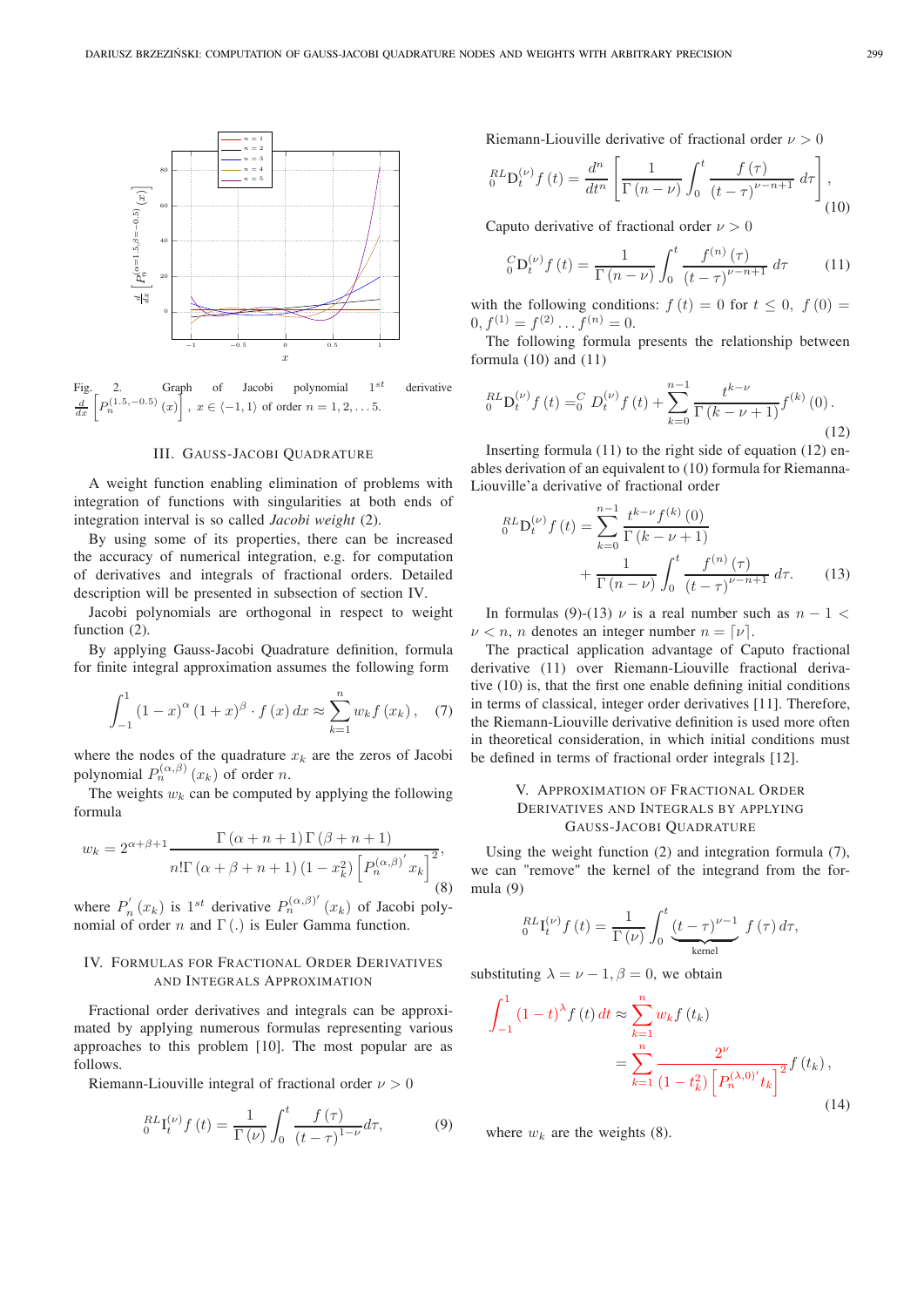$$
\left(\frac{t-t_0}{2}\right)^{\nu} \int_{-1}^{1} \frac{f(u)}{(1-u)^{\lambda}} du
$$

where

$$
f(u) = f\left(\left(\frac{t-t_0}{2}\right)u + \left(\frac{t+t_0}{2}\right)\right),\,
$$

we obtain formula (15), which can be applied for computing Riemann-Liouville and Caputo fractional derivatives with high accuracy. A formula for fractional integrals computation can be derived in a similar way.

In the formula (15) the difficult part of the integrand the kernel - equipped with singularity and high increases of function values, is computed using different, much more accurate method - by applying formula for the weights  $w_k$  [2].

$$
{}_{t_{0}}^{RL}D_{t}^{(\nu)}f(t) = \sum_{k=0}^{n-1} \frac{(t-t_{0})^{k-\nu} f^{(k)}(t_{0})}{\Gamma(k-\nu+1)} + \frac{1}{\Gamma(n-\nu)} \left(\frac{t-t_{0}}{2}\right)^{n-\nu} \int_{-1}^{1} \frac{f^{(n)}(u)}{(1-u)^{\nu-n+1}} du
$$
  
\n
$$
= \sum_{k=0}^{n-1} \frac{(t-t_{0})^{k-\nu} f^{(k)}(t_{0})}{\Gamma(k-\nu+1)} + \frac{1}{\Gamma(n-\nu)} \left(\frac{t-t_{0}}{2}\right)^{n-\nu} \underbrace{\sum_{k=1}^{n} \frac{2^{\nu}}{(1-u_{k}^{2}) \left[P_{n}^{(\nu-n+1,0)'}u_{k}\right]^{2}} f^{(n)}(u_{k}), n = \lceil \nu \rceil. \tag{15}
$$

# VI. METHODS OF FINDING ZEROS OF JACOBI POLYNOMIALS

Formula (7) suggests that the construction of Gauss-Jacobi Quadrature is limited to finding zeros  $x_k$  of Jacobi polynomial  $P_n^{(\alpha,\beta)}(x_k)$  of order n and determining its derivative  $P_n^{(\alpha,\beta)'}(x_k)$ .

Polynomial of order  $n$  has  $n$  distinct zeros [13]. This rule extends for systems of orthogonal polynomials, including Jacobi polynomials. Proof of this theorem can be found in [14].

Chebyshev polynomials of I, II, III and IV kind are special cases of Jacobi polynomial for  $\alpha$  and  $\beta$  with values  $-0.5, -0.5, 0.5, 0.5, -0.5, 0.5$  and  $0.5, -0.5$  respectively.

Zeros of Chebyshev polynomials called Chebyshev points are given by the following formulas [15]:

$$
x_k = \cos\frac{(k - 0.5)\pi}{n},
$$
  
\n
$$
x_k = \cos\frac{k\pi}{n+1},
$$
  
\n
$$
x_k = \cos\frac{(k - 0.5)\pi}{n + 0.5},
$$
  
\n
$$
x_k = \cos\frac{k\pi}{n + 0.5}, k = 1, 2, ..., n.
$$
 (16)

Finding zeros of Jacobi polynomial with other values  $\alpha$  and  $\beta$  is not easy.

However, a standard method for finding zeros of polynomials is an iteration algorithm called Newton-Raphson algorithm [16].

Iteration algorithms usually require first raw approximation for finding a zero. In case of Jacobi polynomial, it can be for example a zero of Chebyshev polynomial of  $1^{st}$  kind (16).



Fig. 3. Chebyshev points, $n = 5$  of Chebyshev polynomial of the I kind.

Then, the Newton-Raphson method is used for finding highly accurate location of that zero.

This method is usually fast-convergent, especially for orthogonal polynomials.

Let s denote consecutive iteration. Each iteration of standard Newton-Raphson method requires computation of polynomial value and its derivative. Both values can be used for approximating  $k^{th}$  zero in the following way

$$
x_k^{s+1} = x_k^s - P_n(s_k^s) / P'_n(x_k^s) , \qquad (17)
$$

where  $P_n^{(\alpha,\beta)}(x)$  is Jacobi polynomial computed using recurrent relationship (6).

Its derivative  $P_n^{(\alpha,\beta)}(x)$  can be computed by another recurrence relation

$$
P'_{n+1} = P_n + (x - \alpha) P'_n - \beta_n P'_{n-1}.
$$
 (18)

#### *A. Accuracy of the Standard Iteration Method*

For the purpose of assessing accuracy of finding zeros of Jacobi polynomial  $P_n$  for arbitrary selected values of n by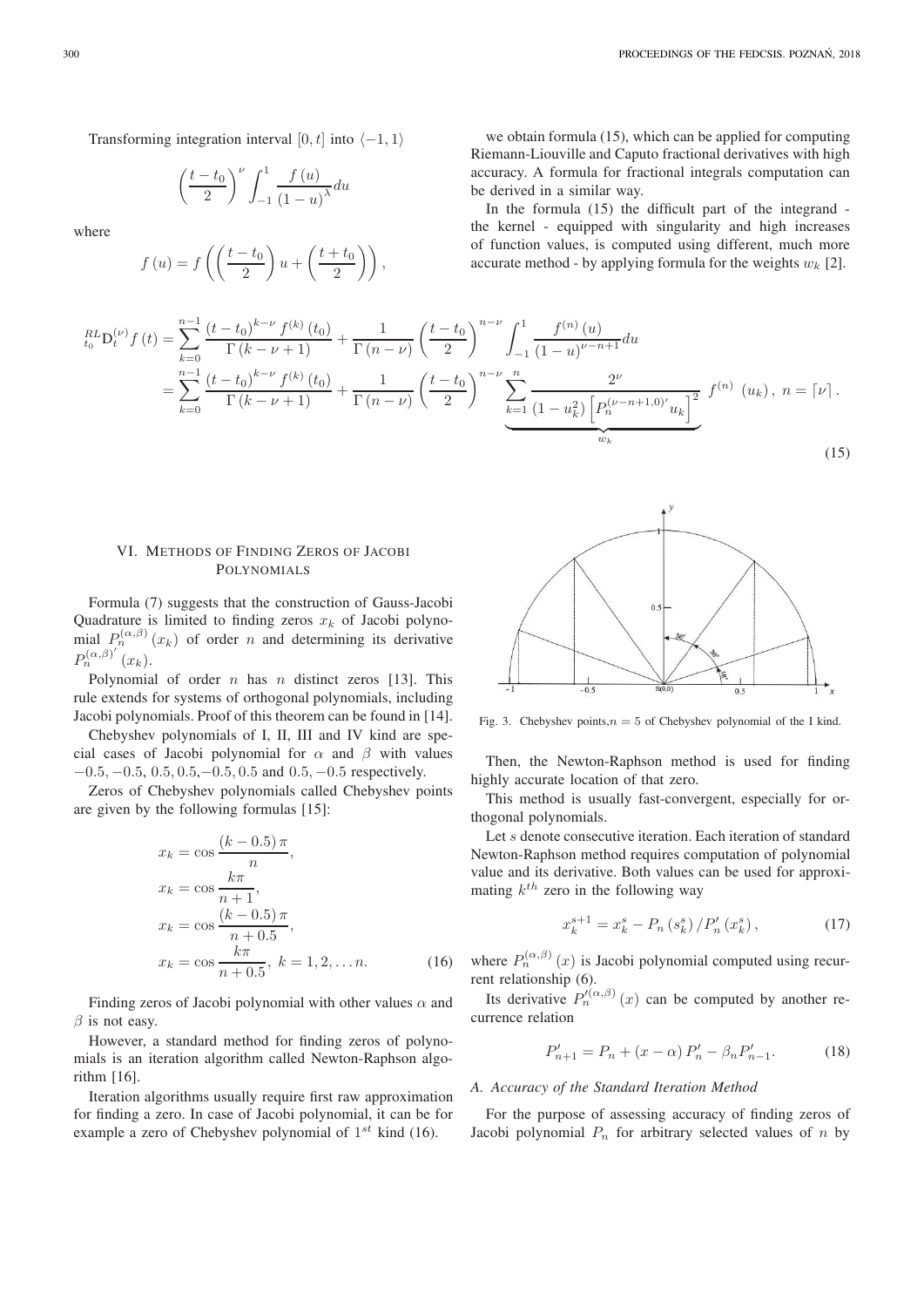applying standard iteration method, relative error measure  $e_r$ and norm  $||e_r||_{L^{\infty}}$ 

$$
||e_r||_{L_{\infty}} = max_i \frac{||x_i - \hat{x}_i||}{||x_i||}.
$$
 (19)

are used.

The norm (19) assess similarity of two vectors, e.g. with zeros values by applying standard iteration method  $\hat{x}_i$  and their exact values. In both cases, there are applied standard double precision for computations and first raw approximations of zeros by applying formulas (16) proposed in [17].

TABLE I Relative error  $||e_r||_{L_{\infty}}$  for selected order n of Jacobi polynomial.

| n    | Chebyshev I | Chebyshev IV |
|------|-------------|--------------|
| 50   | 2.89e-15    | 5.66e-15     |
| 100  | 9.55e-15    | $1.04e-14$   |
| 200  | 1.37e-14    | $1.10e-14$   |
| 300  | 3.18e-14    | $2.02e-14$   |
| 400  | $2.19e-14$  | $4.11e-14$   |
| 500  | $2.00e-14$  | 1.19e-14     |
| 1000 | 5.36e-14    | 7.39e-14     |
|      |             |              |

Application of first raw approximation of zeros by applying formulas (16) in Newton-Raphson method enabled finding  $n$ distinct zeros with double precision exactness of each zero after 8-10 iterations.

## *B. Enhancements of the Standard Iteration Method*

*1) More accurate first raw approximations of zeros:* Application of more accurate first raw approximations of zeros can reduce an amount of required iterations for finding an exact location of a zero in Newton-Raphson method.

As it is to see in figure 4 with plots of Jacobi polynomials of order 5 and 6, in the middle part, the polynomials are similar to sine and cosine functions. Near boundary, at  $x = 1$  they become compressed. Therefore, we can draw a conclusion that an amount of zeros of Jacobi polynomial increases towards end of the interval  $[-1, 1]$ . This conclusion suggests that we should use different formulas for first raw approximations for zeros in Newton-Raphson method for middle and boundary parts of Jacobi polynomial.

According to [18] an universal formula for the middle part of the Jacobi polynomials, zeros  $4, n-2$  for  $k = 1, 2, 3, \ldots, n$ is (20).



Fig. 4. Jacobi polynomials  $n = 5$  and  $n = 6$ .

$$
x_k = -\cos\left(\theta_k + \delta\theta_k\right) + O\left(n^{-4}\right) \tag{20}
$$

where

$$
\theta_k = \pi (2k + \beta - 0.5) / \sigma,
$$
  
\n
$$
\delta \theta_k = \left[ (0.25 - \beta^2) \cot \left( \frac{\theta_k}{2} \right) - (0.4 - \alpha^2) \tan \left( \frac{\theta_k}{2} \right) \right] / \sigma^2,
$$
  
\n
$$
\sigma = 2n + \alpha + \beta + 1.
$$

For approximating zeros for nodes  $[1, 2, n-1, n]$  i.e. for both ends of the interval we can use formula by [18] that uses zeros of Bessel functions of order 5  $J_{\alpha,k}^5$ , e.g. [19]

$$
x_k = \cos\left(\theta_k + \delta\theta_k\right) + O\left(J_{\alpha,k}^5 n^{-7}\right) \tag{21}
$$

where

$$
\theta_k = \frac{J_{\alpha,k}^5}{\nu},
$$
  
\n
$$
\delta\theta_k = -\theta_k \left[ \frac{4 - \alpha^2 - 15\beta^2}{720\nu^4} \left( \frac{J_{\alpha,k}^2}{2} \right) + \alpha^2 - 1 \right],
$$
  
\n
$$
\nu = 0.5\sqrt{\sigma^2 + (1 - \alpha^2 - 3\beta^2)/3}.
$$

*2) Application of reflection formula:* For finding zeros of Jacobi polynomial for  $\alpha \neq \beta$ , there can be applied reflection formula

$$
P_n^{(\alpha,\beta)}(-x) = (-1)^n P_n^{(\beta,\alpha)}(x),
$$
  

$$
\frac{d}{dx} \left[ P_n^{(\alpha,\beta)}(-x) \right] = (-1)^{n-1} \frac{d}{dx} \left[ P_n^{(\beta,\alpha)}(x) \right],
$$
 (22)

which results from formula for Jacobi polynomial of order  $n(1)$ .

It enables reducing computational effort of polynomial values to the right part of the interval, i.e.  $x \in [0, 1]$ . It means that we only require to compute zeros from the right part of the interval and copy them to the second one  $x \in [-1, 0]$ .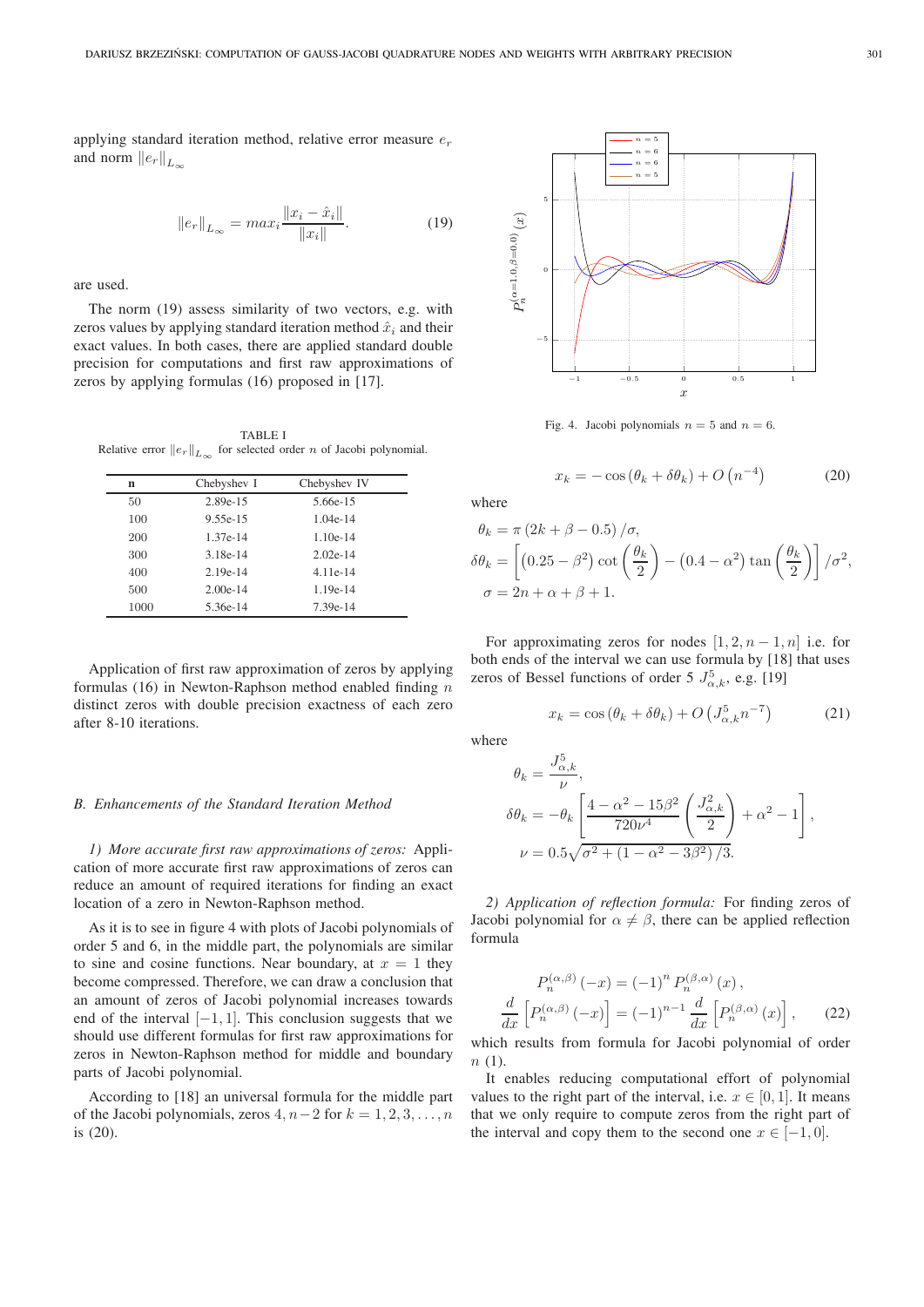*3) Application of arbitrary precision:* enables increasing overall accuracy of computations.

To be able to solve a difficult numerical problem according to a set goal, we have to make some crucial decisions regarding applied hardware, programming tools and techniques for that purpose. This includes a selection of an appropriate computer programming language, mathematical libraries and hardware.

The selection of uniform C++ equipped with the standard mathematical library as a main programming tool is not enough nowadays to take full advantage of available hardware. And it is the main task for a computer scientist, because the newest hardware gives the opportunity to solve many problems, which appeared "unsolvable" not long time ago. The application of *infinite precision computing* for increasing the accuracy and the correctness of numerical calculations and Nvidia CUDA parallelization technology for their effectiveness, are the best examples in this context.

In this paper there is presented application of arbitrary precision for increasing accuracy of computations.

The standard double precision computer arithmetic was replaced by arbitrary precision for most parts. This move made possible unlocking full potential of developed algorithms by using available hardware.

Double precision arithmetic commonly applied in scientific numerical calculations is optimized for speed and has many flaws which influence negatively the accuracy of computations, e.g. limitations of number values which double precision variables can hold or no programmer influence on mathematical operations rounding.

However, it is the lack of clarity in handling of intermediate results which troubles the most, i.e. the floating-point standard only defines that the results must be rounded correctly to the destination's precision and not defines the precision of destination variable. This choice is commonly made by a system or a programming language. The user can not influence it in any way. Therefore, the same program returns significantly different results depending on the implementation of the IEEE standard.

Arbitrary precision makes possible for the user to choose a precision for calculation and for each variable storing a value and it is nor machine or IEEE standard types depended. It is only limited by accessible hardware.

Arbitrary precision can be applied for calculating important constants like  $\pi$  or increase general accuracy of the mathematical computations. Its application purpose is above all to increase accuracy of numerical calculations, e.g. by eliminating under- and overflows, increasing accuracy of a polynomial zeros finding and derivatives and integrals calculating.

Still, application of arbitrary precision has drawbacks:

Arbitrary precision is simulated and therefore, depending on chosen precision, calculations with the help of it require more time to complete than by applying standard data types optimized to run on standard processors - even with the use of FPGAs (field programmable gate arrays), which can be fully programmed by the user.

Another challenge is a requirement of special computational algorithms which can handle different data structures.

Nevertheless, arbitrary precision application already became a part of standard computations without the consent of the user. The process named *constant folding with arbitrary precision* is used in preprocessing phase to increase the accuracy of constants before they can be handled with standard precision data types. This procedure [20] involves replacing constant expressions with their final value in order to reduce the need of recomputing the same result every time the program executes the code line containing the constant. When the compiler flag −01 is inserted GCC complier uses the GNU MPFR library with version 4.3 to handle constant folding and evaluate mathematical applied to constants at compile time at arbitrary precision.

The GNU MPFR library is an arbitrary precision package for C/C++ [21] and is based on the GNU Multiple-Precision Library (GMP) [22]. MPFR supports arbitrary precision floating-point variables and provides exact rounding of all implemented mathematical functions [23]. The code is portable, i.e. it will produce the same result independently from the hardware.

The GNU MPFR library is written in C and thus it can not use operator overloading. Even the most basic arithmetic operations have to be conducted using function calls. Therefore MPFR includes multiple functions for each operation and for each supported data type.

# *C. Results*

Table II presents accuracy of computed zeros of Jacobi polynomial in form of relative error (19) calculated in respect to the exact values obtained by applying Czebyshev points (16) for 50, 100, 500 and 1000 digits precision.

It is worth noting, that the proposed enhancements of the standard iteration method enables finding zeros with arbitrary precision. The level of exactness depends on how high precision is selected applied for computations.

Additionally, application of more accurate first raw approximations of zeros (20) and (21) before Newton-Rapshon method starts, decreases an amount of required iterations until exact zero position is found.

Computation time complexity of running program is presented in figure 5. The time depends directly on the hight of precision selected for computations: for polynomial order  $n < 500$  and up to 100 digits precision, the time is similar to double precision computations, for  $n > 500$  and more than 100 digits precision, the complexity is  $2^n$ , and n! is for 1000 and more digits precision.

## VII. METHODS OF JACOBI WEIGHTS COMPUTATION

#### *A. Standard Approach*

A standard approach to the problem of Jacobi weights computation is the direct use of formula (8).

In this formula proposed in [24], weight is computed by using value of derivative of Jacobi polynomial of order  $n$  and a value of Jacobi polynomial of order  $n - 1$ .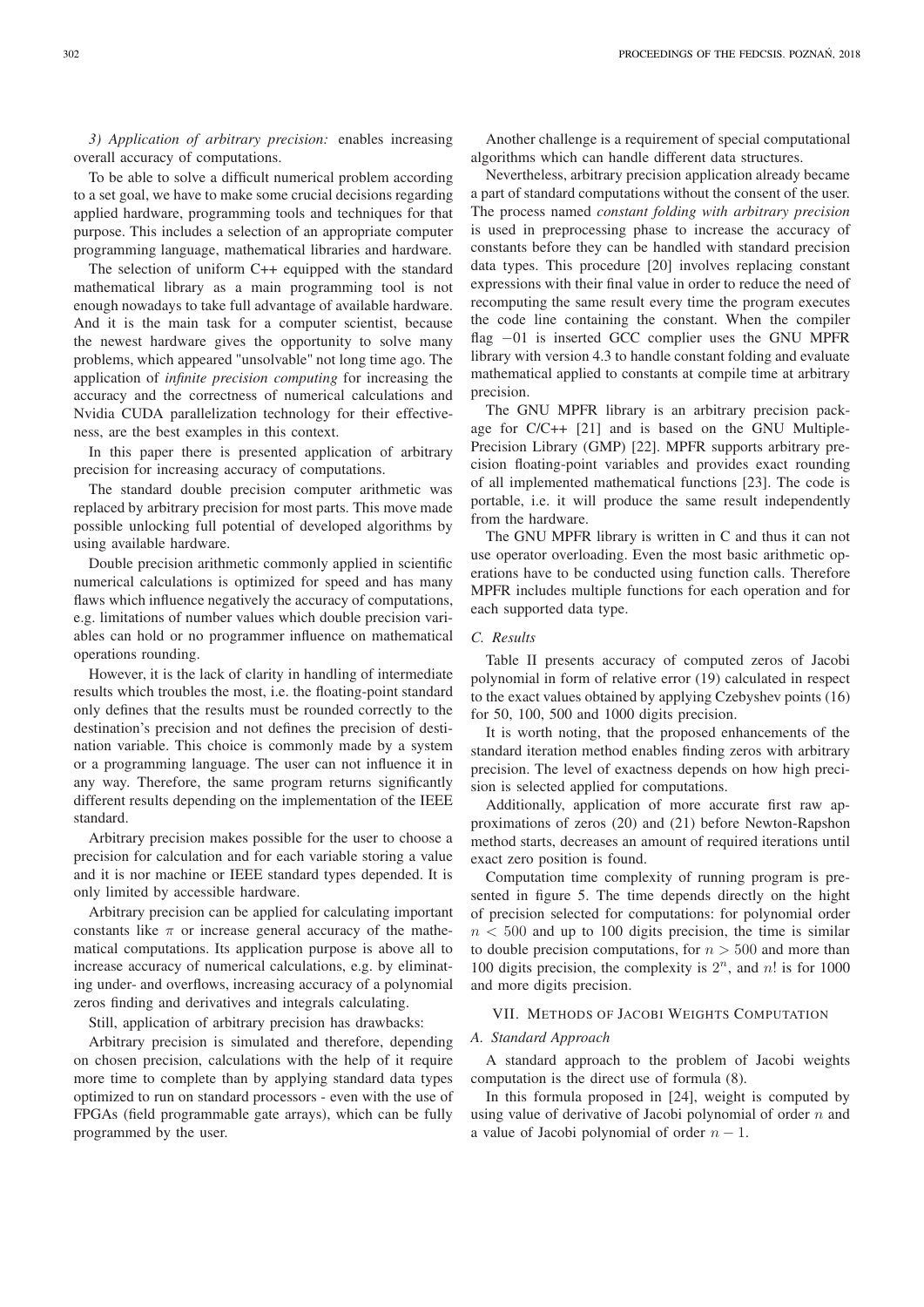|             | CZEDVSZEW 1 |         |      | CZEDVSZEW II |         |      | CZEDVSZEW III |         |      | CZEDYSZEW IV |         |      |
|-------------|-------------|---------|------|--------------|---------|------|---------------|---------|------|--------------|---------|------|
| $\mathbf n$ | 50          | time(s) | iter | 100          | time(s) | iter | 500           | time(s) | iter | 1000         | time(s) | iter |
| 50          | 1.50e-49    | 0.047   | 6    | 3.77e-99     | 0.053   |      | 6.24e-499     | 0.102   |      | 8.31e-647    | 0.150   | 6    |
| 100         | 6.84e-49    | 0.0168  | 6    | 6.74e-99     | 0.195   |      | 1.40e-498     | 0.392   |      | 5.24e-641    | 0.562   | 7    |
| 200         | 9.52e-49    | 0.588   |      | 7.43e-99     | 0.765   | 6    | 1.35e-498     | 1.323   |      | 1.89e-641    | 2.073   | 7    |
| 300         | 1.66e-48    | 1.236   | 6    | 2.22e-99     | 1.673   | 6    | 1.31e-498     | 3.012   |      | 3.64e-640    | 4.514   | 7    |
| 500         | 1.49e-48    | 3.089   | 6    | 1.59e-99     | 4.349   | 6    | 9.05e-498     | 8.034   |      | 1.58e-648    | 12.598  | 7    |
| 1000        | 5.61e-48    | 11.867  | 6    | 2.60e-98     | 15.913  | 6    | 7.96e-498     | 34.37   |      | 8.99e-709    | 49.015  | 7    |
| 2000        | 7.00e-48    | 47.353  | 6    | 5.45e-98     | 63.445  |      | 3.78e-497     | 126.664 |      | 8.99e-709    | 49.173  |      |



Fig. 5. Computation time complexity of finding zeros of Jacobi polynomials of selected order  $n$  with 50, 100, 500 and 100 digits precision.

However, due to  $1 - x_k^2$  expression occurrence in the denominator of (8), high truncation error is expected if standard double precision is applied.

Additionally, deducing from 4, an amount of zeros in Jacobi polynomials increases quadratically with increasing  $n$ (hence the distance between then decreases) towards bounds of integration interval  $[-1, 1]$ . It causes the following problem: if standard double precision is applied, for enough large  $n$ , zeros become indistinguishable.

## *B. Enhancement of Standard Approach*

Instead of formula (8), an equivalent formula is suggested to apply

$$
w_k = 2^{\alpha + \beta + 1} \frac{\Gamma(\alpha + n + 1)\Gamma(\beta + n + 1)}{n!\Gamma(\alpha + \beta + n + 1)} \frac{1}{\left[\frac{d}{d\theta}P_n(\cos\theta_k)\right]^2},\tag{23}
$$

in which  $\frac{d}{d\theta}P^{(\alpha,\beta)}$  is derivative of Jacobi polynomial of order n and  $\theta_k = \cos^{-1} x_k$ ,  $x_k$  are zeros of Jacobi polynomial of order n.

The conversion into trigonometric functions space has been proposed by [25]. It enables omitting the expression  $1 - x_k^2$ and hence reduce truncation error at the same time.

# *C. Results*

Table III presents accuracy of Jacobi weights computation in form of relative error (19) calculated in respect to the exact values obtained by applying Czebyshev weights [15] for 50, 100, 500 and 1000 digits precision. Application arbitrary precision enables computing Jacobi weights with high-accuracy. However, computational accuracy is not so straightforward depended on an amount of digits of precision applied for computations. It is caused by the fact that computational complexity is increased by zeros of finding of the polynomial of a given order.

General time complexity of Jacobi weights  $w_k$  computation presented in figure 6 depends directly on precision applied for computations: for  $n < 500$  and up to 100 digits precision it is similar to double precision,  $n > 500$  and more than 100 digits precision it is  $2^n$ , and n! for more than 1000 digits precision.



Fig. 6. Computation time complexity of Jacobi weights for selected order  $n$ with 50, 100, 500 and 100 digits precision.

## VIII. FRACTIONAL ORDER DERIVATIVES AND INTEGRALS **COMPUTATION**

The most useful method of presenting practical capabilities of algorithms proposed in the following paper is computation of values of integrals and derivatives of fractional order of two exponential functions by applying formulas (9) and (13) with the help of Gauss-Jacobi Quadrature (15).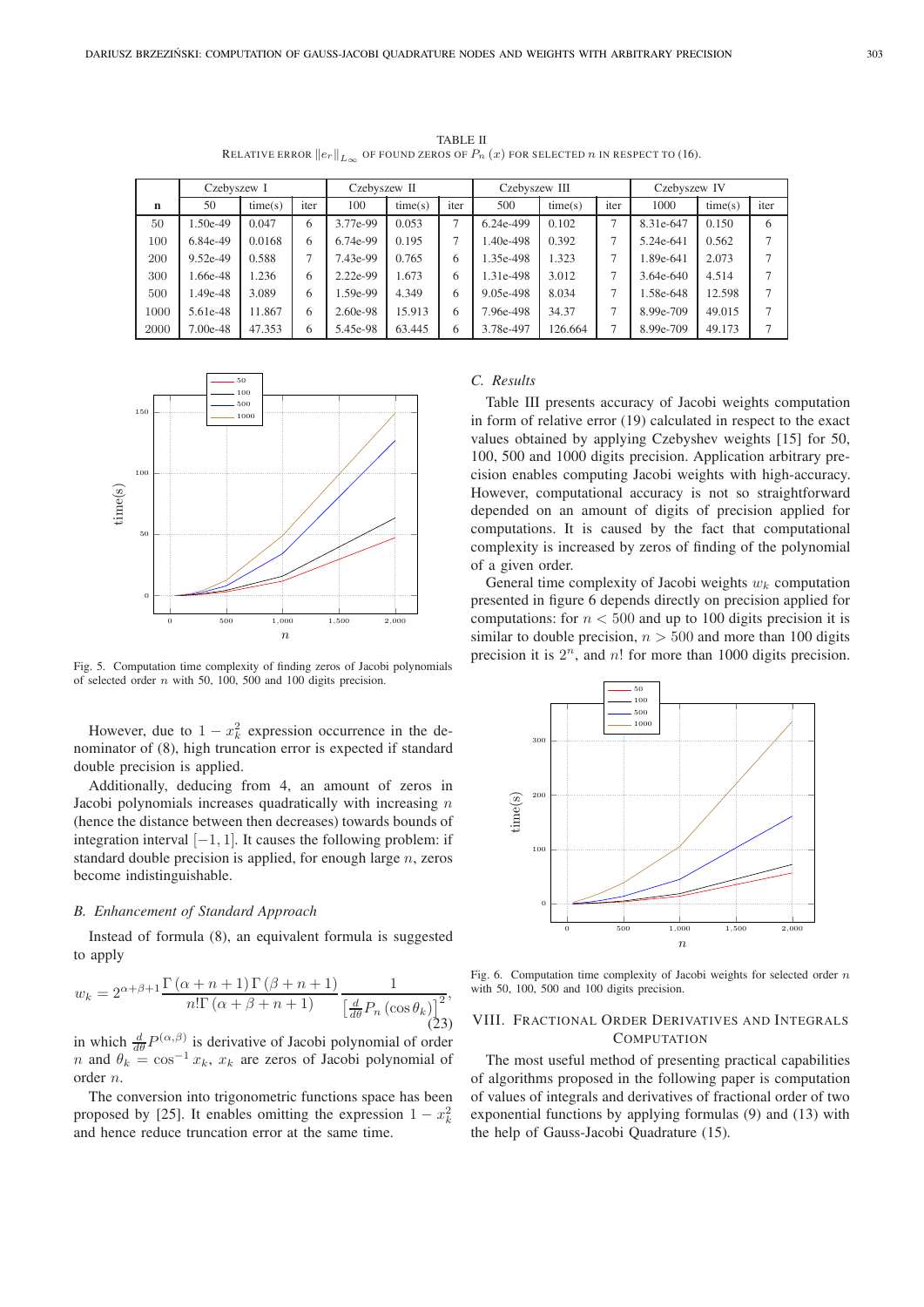TABLE III RELATIVE ERROR  $||e_r||_{L_{\infty}}$  OF COMPUTED WEIGHTS  $w_k$  FOR SELECTED n IN RESPECT TO (16).

|      | Czebyszew I |         |      | Czebyszew II |           |      | Czebyszew III |         |      | Czebyszew IV |         |      |
|------|-------------|---------|------|--------------|-----------|------|---------------|---------|------|--------------|---------|------|
| n    | 50          | czas(s) | iter | 100          | $\csc(s)$ | iter | 500           | czas(s) | iter | 1000         | czas(s) | iter |
| 50   | .46e-46     | 0.060   | 8    | 1.63e-97     | 0.109     | 9    | 9.33e-326     | 0.640   | 10   | 1.14e-323    | 2.651   | 10   |
| 100  | 3.73e-46    | 0.256   | 8    | 2.49e-96     | 0.339     | 9    | 9.64e-317     | 1.440   | 10   | 4.51e-319    | 5.632   | 11   |
| 200  | 8.39e-45    | 0.910   | 8    | 1.31e-95     | 1.051     | 9    | 1.86e-318     | 3.469   | 10   | 1.97e-318    | 12.322  | 11   |
| 300  | 6.53e-45    | 1.781   | 8    | 1.23e-95     | 2.170     | 9    | 2.57e-317     | 6.252   | 10   | 3.40e-317    | 20,000  | 11   |
| 500  | 1.01e-45    | 3.728   | 8    | 3.91e-94     | 5.265     | 9    | 1.56e-317     | 13.895  | 11   | $2.06e-320$  | 38.619  | 11   |
| 1000 | 8.47e-43    | 14.03   | 8    | 8.53e-94     | 18.710    | 9    | 2.72e-326     | 45.04   | 11   | 1.71e-349    | 105.491 | 11   |
| 2000 | 7.26e-42    | 56.852  | 8    | 1.14e-93     | 72.479    | 9    | 3.08e-318     | 161.266 | 11   | 4.74e-318    | 335.694 | 11   |

To assess accuracy of computations of fractional derivatives and integrals, it is required to computed exact values with high-accuracy for relative error computation. In case of fractional order derivative and integral computations, the effective accuracy assessment is difficult, sometimes not possible due to general lack of formulas for exact values.

Despite the availability of a handful of analytical formulas for fractional order  $\nu = \frac{1}{2}$  and some computational formulas, they are accessible for selected types of functions only. Some other formulas are in form of series expansion only. As it is in case of exponential functions.

For the error (19) computation Mittag-Leffler function is used.

#### *A. Mittag-Leffler Function Computation*

The Mittag-Leffler function [26] is a direct generalization of the exponential function  $e^{at}$  and it plays a major role in fractional calculus. The one, two and three-parameter representations of the Mittag-Leffler function can be defined in terms of a power series as

$$
E_{\alpha}\left(at\right) := \sum_{k=0}^{\infty} \frac{at^k}{\Gamma\left(\alpha k + 1\right)}, \ \alpha > 0,\tag{24}
$$

$$
E_{\alpha,\beta}(at) := \sum_{k=0}^{\infty} \frac{at^k}{\Gamma(\alpha k + \beta)}, \ \alpha, \beta > 0. \tag{25}
$$

When  $\beta = 1$ ,  $E_{\alpha,1}(at) = E_{\alpha}(at)$ .

$$
E_{\alpha,\beta}^{\gamma}(at) := \sum_{k=0}^{\infty} \frac{(\gamma)_k}{\Gamma(\alpha k + \beta)} \frac{at^k}{k!}, \ \alpha, \beta > 0, \qquad (26)
$$

in which  $(\gamma)_k$  is Pochhammer symbol [27]

$$
(\gamma)_k := \frac{\Gamma(\gamma + k)}{\Gamma(k)}.
$$

When  $\gamma = 1$ ,  $E^1_{\alpha,\beta}(at) = E^{\gamma}_{\alpha,\beta}(at)$ , and when  $\gamma = \beta = 1$ ,  $E_{\alpha,1}^1(at) = E_{\alpha}(at)$ . Some particular cases of the Mittag-Leffler function are:  $E_0(at) = \frac{1}{1-at}$ ,  $E_1(at) = e^{at} E_2(at) =$  $cosh\sqrt{at}$ ,  $E_{1,2}(at) = \frac{e^{at}-1}{t}$ ,  $E_{2,2}(at) = \frac{\sinh(at^{1/2})}{at^{\frac{1}{2}}}$  $at^{\frac{1}{2}}$ ,  $E_{\frac{1}{2},2}(at) = e^{at^2} erfc(-at)$ . Papers [28] and [29] present comprehensive knowledge of computing the Mittag-Leffler function and its first derivative.

To calculate the Mittag-Leffler fractional order derivative/integral we combine the Riemann-Liouville fractional derivative of the power function  $(t - t_0)^p$ ,  $p \in \mathbf{R}$  and the Mittag-Leffler function (24) or (25)

$$
t_0 D_t^{(\nu)} E_{\alpha,\beta}(at) = t^{-\nu} \sum_{k=0}^{\infty} \frac{\Gamma(k+1) \, at^k}{\Gamma(k+1-\nu) \, \Gamma(\alpha k+\beta)} \tag{27}
$$

and for calculations of fractional order integral of the Mittag-Leffler function, we apply the following formula

$$
{}_{t_0}D_t^{(-\nu)} E_{\alpha,\beta}(at) = at^{\nu} \sum_{k=0}^{\infty} \frac{\left(at^{\nu}\right)^k}{\Gamma\left(\alpha k + \beta + \nu\right)}.\tag{28}
$$

## *B. Computing Environment Configuration*

All computations described in the paper were conducted using PC computer with Intel i7 2600K Processor, 8 GB of RAM armed with full open-source operating system and compiler: Ubuntu 16.04 LTS 64-bit Linux OS and gcc 5.4.0 compiler.

The computer system can be described as high-performance, because its computational power is enormous. However, it dates from 2011. Therefore it also can be described as commonly used.

To complete the picture that is important for time complexity assessment, calculations were also conducted on an older notebook with Intel Core 2 Duo Processor 2.4 GHz with 4 GB of memory from 2008 with exactly the same software configuration.

## *C. Results*

Figures 7 and 9 present plots of fractional integral and derivative of two exponential functions. Figures 8 and 10 present plots of relative error (19) for  $n = 8, 16, 32$  computed with 100 digits precision.

As it is to see, steady 100 digits accuracy can be obtained by applying Jacobi polynomial of order  $n = 32$  for computations.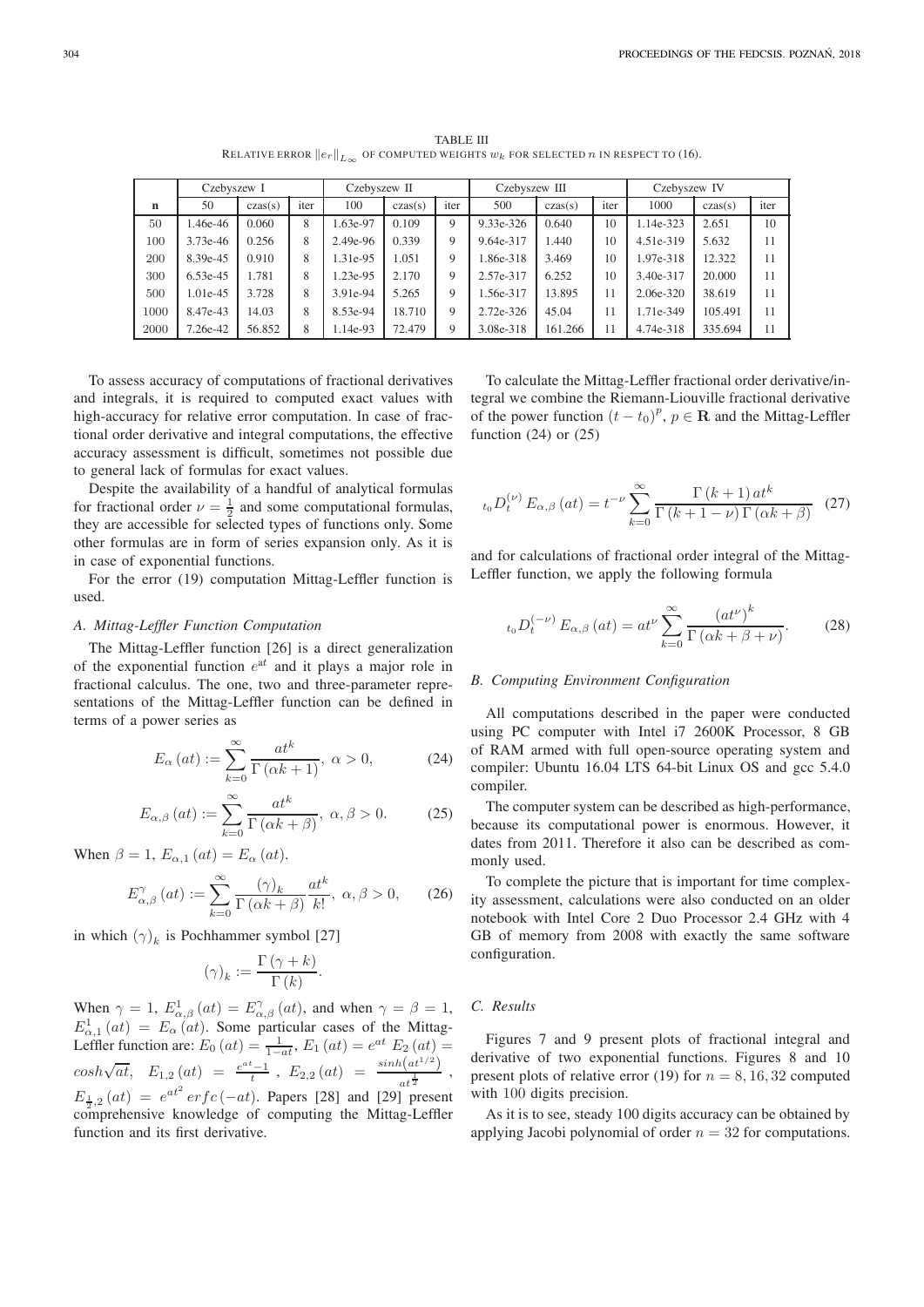

Fig. 7. Plot of fractional integral of order  $\nu = 0.5$  of function  $f(t) =$  $\exp^{-0.5x}$  in interval  $(0, 1]$ .



Fig. 8. Plot of relative error of fractional integral of order  $\nu = 0.5$  of function  $f(t) = \exp^{-0.5x}$  in interval  $(0, 1]$ .



Fig. 9. Plot of fractional integral of order  $\nu = 0.5$  of function  $f(t) =$  $\exp^{0.5x}$  in interval  $(0, 1]$ .



Fig. 10. Plot of relative error of fractional integral of order  $\nu = 0.5$  of function  $f(t) = \exp^{0.5x}$  in interval  $(0, 1]$ .

#### IX. CONCLUSIONS

The aim of the following research was to develop the most efficient and accurate numerical algorithms for Gauss-Jacobi Quadrature nodes and weights computation. In the paper, we discuss efficient mathematical formulas for nodes and wights computations and accurate methods of their computer implementations.

Results of numerical experiments presented in the paper prove that application of more accurate raw first approximations of zeros in the standard iteration method of polynomial zeros finding leads to significant decrease of an mount of iterations required for finding high-accurate zero location.

The proposed enhancements for the standard iteration method of determining zeros of Jacobi polynomial enables decreasing an amount of iterations required for finding each zero and increasing their accuracy many hundred times; changes to the weight function formula and its computation by applying cosine function enables massive reduction of truncation errors and increasing overall accuracy of computations.

The enhanced methods programmed by applying excellent arbitrary precision libraries GNU GMP and GNU MPFR together with C++ programming language enable computation of Gauss-Jacobi Quadratures and nodes and wights with arbitrary precision, i.e. with precision limited only by accessible hardware (computer memory).

Results of computations of fractional order derivatives and integrals of example exponential functions prove that modified Gauss-Jacobi Quadrature that uses high-accurately computed nodes and weight enables their computation with steady 100 digits precision with only 32 sampling points at most. It is worth nothing that standard numerical integration methods', e.g. Newton-Cotes quadratures' accuracy is limited to a few digits at best for the same computations [30], [31].

High accurately computed nodes of Jacobi polynomial are an excellent starting point for research on mitigation of Runge phenomenon. High-accurate methods of fractional order derivatives and integrals computation can be useful for constructing more efficient and accurate spectral methods